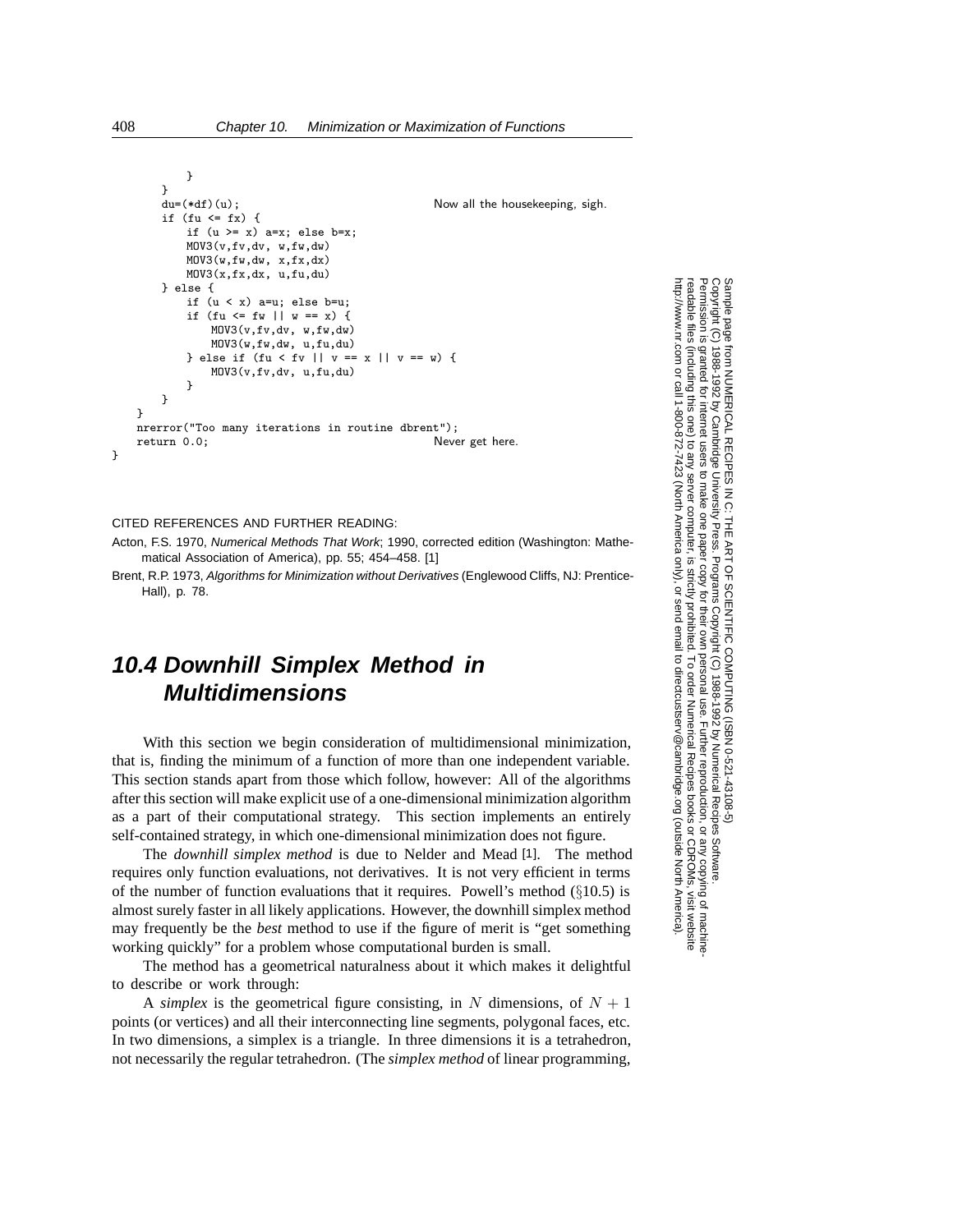

Figure 10.4.1. Possible outcomes for a step in the downhill simplex method. The simplex at the beginning of the step, here a tetrahedron, is shown, top. The simplex at the end of the step can be any one of (a) a reflection away from the high point, (b) a reflection and expansion away from the high point, (c) a contraction along one dimension from the high point, or (d) a contraction along all dimensions towards the low point. An appropriate sequence of such steps will always converge to a minimum of the function.

described in *§*10.8, also makes use of the geometrical concept of a simplex. Otherwise it is completely unrelated to the algorithm that we are describing in this section.) In general we are only interested in simplexes that are nondegenerate, i.e., that enclose a finite inner N-dimensional volume. If any point of a nondegenerate simplex is taken as the origin, then the  $N$  other points define vector directions that span the N-dimensional vector space.

In one-dimensional minimization, it was possible to bracket a minimum, so that the success of a subsequent isolation was guaranteed. Alas! There is no analogous procedure in multidimensional space. For multidimensional minimization, the best we can do is give our algorithm a starting guess, that is, an N-vector of independent variables as the first point to try. The algorithm is then supposed to make its own way

Copyright (C) 1988-1992 by Cambridge University Press.Sample page from NUMERICAL RECIPES IN C: THE ART OF SCIENTIFIC COMPUTING (ISBN 0-521-43108-5) http://www.nr.com or call 1-800-872-7423 (North America only),readable files (including this one) to any serverPermission is granted for internet users to make one paper copy for their own personal use. Further reproduction, or any copyin Copyright aged aidues  $\widehat{\Omega}$ tom KICKL KECKL KECKL REGISTATIVE ON SUSTAIN CONDUITENT COM SUSTANC OUR SUSTANGES SOFT SUSTAINS SUSTAINS SOFT A<br>1998-1997 by Our Supper Supper Supper Supper Supper Supper Supper Supper Supper Supper Supper Supper Supper Su computer, is strictly prohibited. To order Numerical Recipes booksPrograms Copyright (C) 1988-1992 by Numerical Recipes Software. or send email to directcustserv@cambridge.org (outside North America). or CDROMs, visit website g of machine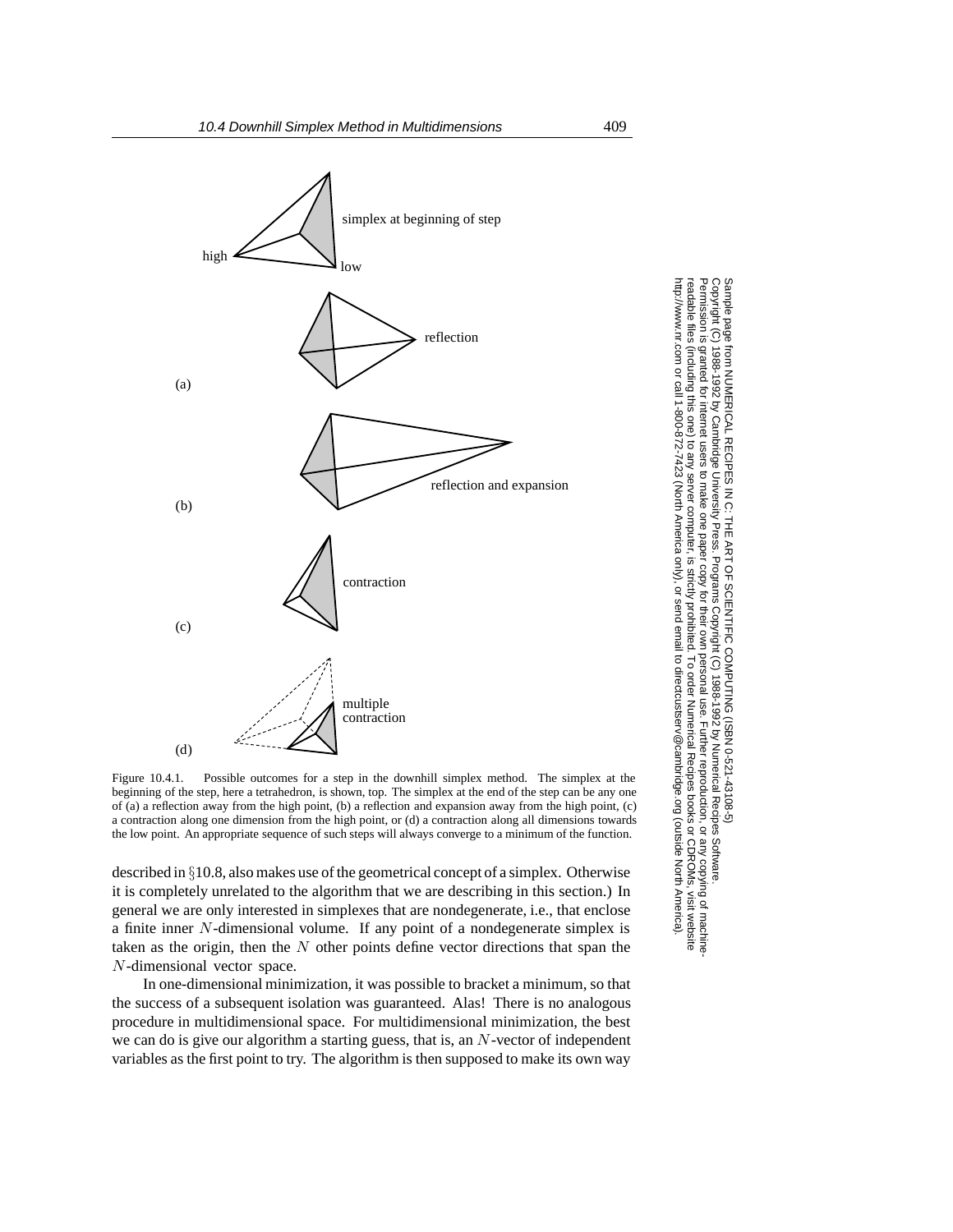downhill through the unimaginable complexity of an N-dimensional topography, until it encounters a (local, at least) minimum.

The downhill simplex method must be started not just with a single point, but with  $N + 1$  points, defining an initial simplex. If you think of one of these points (it matters not which) as being your initial starting point  $P_0$ , then you can take the other  $N$  points to be

$$
\mathbf{P}_i = \mathbf{P}_0 + \lambda \mathbf{e}_i \tag{10.4.1}
$$

where the  $e_i$ 's are N unit vectors, and where  $\lambda$  is a constant which is your guess of the problem's characteristic length scale. (Or, you could have different  $\lambda_i$ 's for each vector direction.)

The downhill simplex method now takes a series of steps, most steps just moving the point of the simplex where the function is largest ("highest point") through the opposite face of the simplex to a lower point. These steps are called reflections, and they are constructed to conserve the volume of the simplex (hence maintain its nondegeneracy). When it can do so, the method expands the simplex in one or another direction to take larger steps. When it reaches a "valley floor," the method contracts itself in the transverse direction and tries to ooze down the valley. If there is a situation where the simplex is trying to "pass through the eye of a needle," it contracts itself in all directions, pulling itself in around its lowest (best) point. The routine name amoeba is intended to be descriptive of this kind of behavior; the basic moves are summarized in Figure 10.4.1.

Termination criteria can be delicate in any multidimensional minimization routine. Without bracketing, and with more than one independent variable, we no longer have the option of requiring a certain tolerance for a single independent variable. We typically can identify one "cycle" or "step" of our multidimensional algorithm. It is then possible to terminate when the vector distance moved in that step is fractionally smaller in magnitude than some tolerance tol. Alternatively, we could require that the decrease in the function value in the terminating step be fractionally smaller than some tolerance ftol. Note that while tol should not usually be smaller than the square root of the machine precision, it is perfectly appropriate to let ftol be of order the machine precision (or perhaps slightly larger so as not to be diddled by roundoff).

Note well that either of the above criteria might be fooled by a single anomalous step that, for one reason or another, failed to get anywhere. Therefore, it is frequently a good idea to *restart* a multidimensional minimization routine at a point where it claims to have found a minimum. For this restart, you should reinitialize any ancillary input quantities. In the downhill simplex method, for example, you should reinitialize N of the  $N + 1$  vertices of the simplex again by equation (10.4.1), with **P**<sub>0</sub> being one of the vertices of the claimed minimum.

Restarts should never be very expensive; your algorithm did, after all, converge to the restart point once, and now you are starting the algorithm already there.

Consider, then, our N-dimensional amoeba:

Permission is granted for internet users to make one paper copy for their own personal use. Further reproduction, or any copyin Copyright (C) 1988-1992 by Cambridge University Press.Programs Copyright (C) 1988-1992 by Numerical Recipes Software. Sample page from NUMERICAL RECIPES IN C: THE ART OF SCIENTIFIC COMPUTING (ISBN 0-521-43108-5) g of machinereadable files (including this one) to any servercomputer, is strictly prohibited. To order Numerical Recipes booksor CDROMs, visit website http://www.nr.com or call 1-800-872-7423 (North America only),or send email to directcustserv@cambridge.org (outside North America).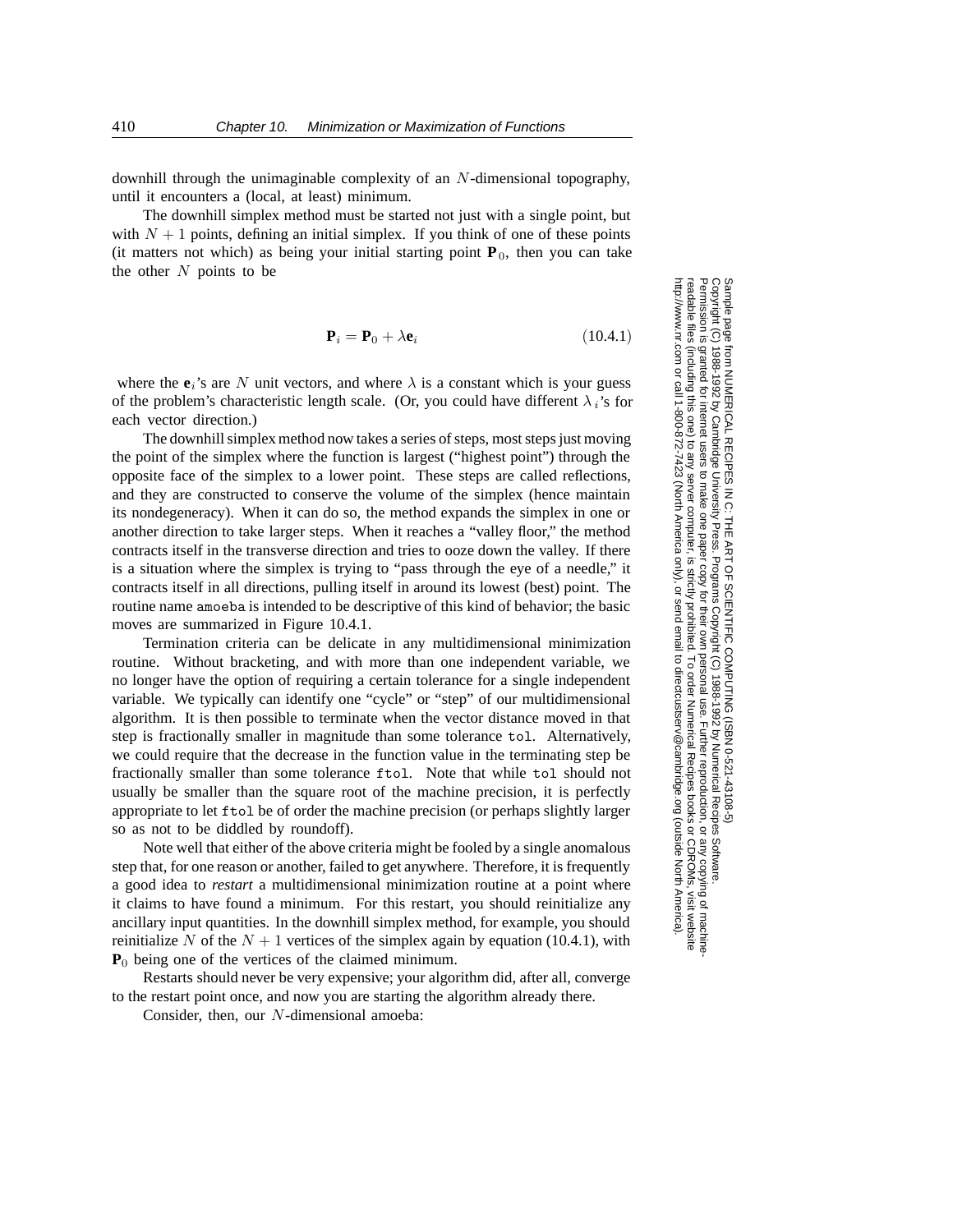#include <math.h> #include "nrutil.h" #define TINY 1.0e-10 A small number. #define NMAX 5000 Maximum allowed number of function evalua- #define GET\_PSUM \ tions. for  $(j=1;j<=ndim;j++)$  {\ for  $(sum=0.0, i=1; i<=mpts; i++)$  sum  $+=$  p[i][j]; psum[j]=sum;} #define SWAP(a,b)  ${swap=(a);(a)=(b);(b)=swap;}$ void amoeba(float \*\*p, float y[], int ndim, float ftol, float (\*funk)(float []), int \*nfunk) Multidimensional minimization of the function  $funk(x)$  where  $x[1..ndim]$  is a vector in  $ndim$ dimensions, by the downhill simplex method of Nelder and Mead. The matrix  $p[1..ndim+1]$ [1..ndim] is input. Its ndim+1 rows are ndim-dimensional vectors which are the vertices of the starting simplex. Also input is the vector  $y[1..ndim+1]$ , whose components must be preinitialized to the values of funk evaluated at the ndim+1 vertices (rows) of p; and ftol the fractional convergence tolerance to be achieved in the function value (n.b.!). On output, p and y will have been reset to ndim+1 new points all within ftol of a minimum function value, and nfunk gives the number of function evaluations taken. { float amotry(float \*\*p, float y[], float psum[], int ndim, float (\*funk)(float []), int ihi, float fac); int i,ihi,ilo,inhi,j,mpts=ndim+1; float rtol,sum,swap,ysave,ytry,\*psum; psum=vector(1,ndim);  $*nfunk=0$ GET\_PSUM for (;;) { ilo=1; First we must determine which point is the highest (worst), next-highest, and lowest (best), by looping over the points in the simplex. ihi =  $y[1] > y[2]$  ? (inhi=2,1) : (inhi=1,2); for (i=1;i<=mpts;i++) { if  $(y[i] \leq y[ilo])$  ilo=i; if  $(y[i] > y[ihij])$  { inhi=ihi; ihi=i; } else if  $(y[i] > y[inhi]$  && i != ihi) inhi=i; } rtol=2.0\*fabs(y[ihi]-y[ilo])/(fabs(y[ihi])+fabs(y[ilo])+TINY); Compute the fractional range from highest to lowest and return if satisfactory.<br>if  $(\text{rtol} < \text{ftol})$  { If returning, put best point and value in s If returning, put best point and value in slot 1. SWAP(y[1],y[ilo]) for  $(i=1; i<=ndim; i++)$  SWAP $(p[1][i], p[ilo][i])$ break; } if (\*nfunk >= NMAX) nrerror("NMAX exceeded");  $*nfunk += 2$ : Begin a new iteration. First extrapolate by a factor *−*1 through the face of the simplex across from the high point, i.e., reflect the simplex from the high point. ytry=amotry(p,y,psum,ndim,funk,ihi,-1.0); if (ytry <= y[ilo]) Gives a result better than the best point, so try an additional extrapolation by a factor 2. ytry=amotry(p,y,psum,ndim,funk,ihi,2.0); else if (ytry >= y[inhi]) { The reflected point is worse than the second-highest, so look for an intermediate lower point, i.e., do a one-dimensional contraction. ysave=y[ihi]; ytry=amotry(p,y,psum,ndim,funk,ihi,0.5); if (ytry >= ysave) { Can't seem to get rid of that high point. Better for  $(i=1; i \le mpts; i++)$  { contract around the lowest (best) point.

Permission is granted for internet users to make one paper copy for their own personal use. Further reproduction, or any copyin

computer, is strictly prohibited. To order Numerical Recipes books

or send email to directcustserv@cambridge.org (outside North America).

Sample page from NUMERICAL RECIPES IN C: THE ART OF SCIENTIFIC COMPUTING (ISBN 0-521-43108-5)

SCIENTIFIC COMPUTING

Programs Copyright (C) 1988-1992 by Numerical Recipes Software.

PUTING (ISBN 0-521-43'<br>1988-1992 by Numerical

 $108-5$ 

g of machine-

or CDROMs, visit website

Copyright (C) 1988-1992 by Cambridge University Press.

from NUMERICAL RECIPES<br>1988-1992 by Cambridge Uni<br>9 granted for internet users to n

Sample page f<br>Copyright (C)<br>Permission is <sub>!</sub><br>readable files I

readable files (including this one) to any server

http://www.nr.com or call 1-800-872-7423 (North America only),